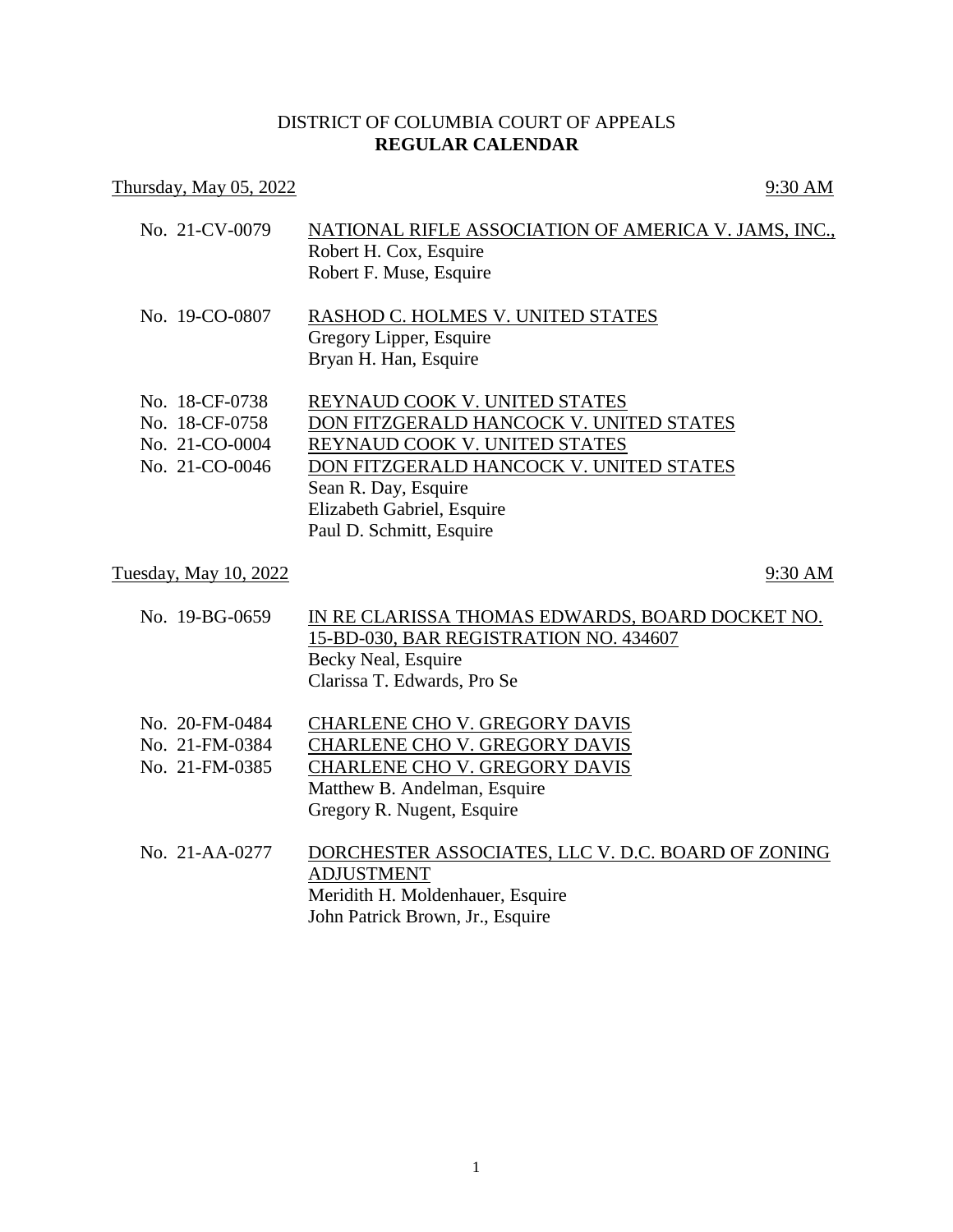| No. 19-CF-0511         | SAEVE EDWARD EVANS V. UNITED STATES<br>Kelsey Townsend, Esquire<br>Elizabeth Gabriel, Esquire                                                                                                                                       |
|------------------------|-------------------------------------------------------------------------------------------------------------------------------------------------------------------------------------------------------------------------------------|
| No. 21-CV-0356         | ELIZABETH ANN SUM-SLAUGHTER V. FINANCIAL<br>INDUSTRY REGULATRORY AUTHORITY, INC.<br>Catherine Hedgeman, Esquire<br>Betty G Brooks, Esquire                                                                                          |
| No. $21-BG-0024$       | IN RE MARY CHRIS DOBBIE AND REAGAN TAYLOR, BOARD<br>DOCKET NO. 19-BD-18, BAR REGISTRATION NO. 975939 & AN<br>ATTORNEY LICENSED TO PRACTICE IN THE STATE OF<br>TENNESSEE.<br>Hamilton P. Fox, Esquire<br>Timothy J. Simeone, Esquire |
| Thursday, May 26, 2022 | 9:30 AM                                                                                                                                                                                                                             |

- No. 21-BG-0075 IN RE MOHAMED ALAMGIR, BOARD DOCKET NO. 19-BD-071 BAR REGISTRATION NO. 447715 William R. Ross, Esquire Abraham C. Blitzer, Esquire
- No. 21-FM-0112 IN RE: WENDELL MACKLIN; DISTRICT OF COLUMBIA, APPELLANT. Holly M. Johnson, Esquire Kelsey Townsend, Esquire
- No. 20-CV-0745 TODD ROSE V. UNITED GENERAL CONTRACTORS, ET AL.

Denise M. Clark, Esquire Reshad Favors, Esquire